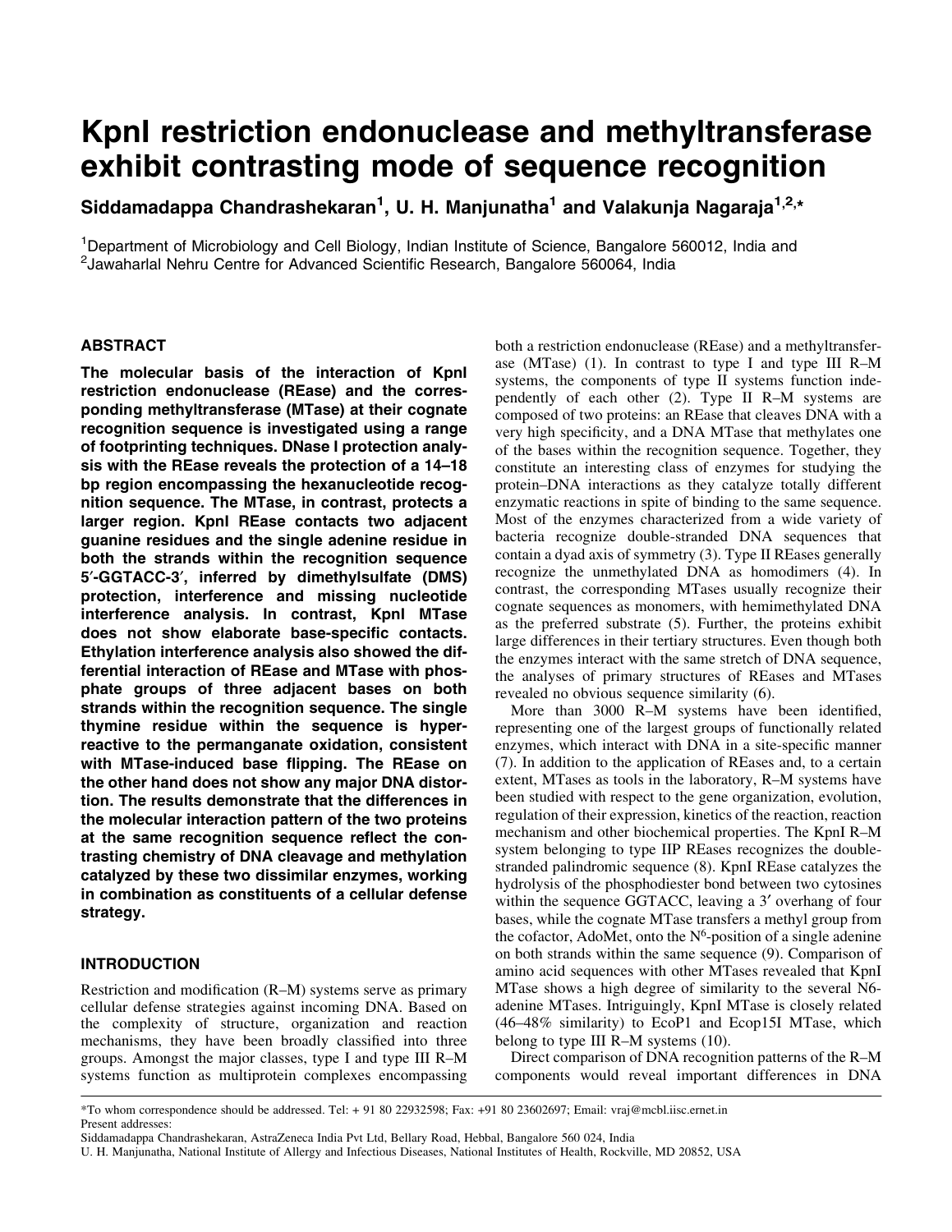determinants upon enzyme binding. Elucidation of basespecific and phosphate backbone contacts at the target site by the enzyme during the site-specific interactions is an important step towards understanding the basis of sequence-specific DNA recognition. In this direction, a battery of footprinting techniques were employed to assess in parallel the interaction of KpnI REase and MTase at the same recognition sequence. These comparative studies revealed contrasting DNA recognition patterns for the two enzymes.

# MATERIALS AND METHODS

## Enzymes

KpnI REase and MTase were purified from the over-expressing cells as described previously (11). The enzymes were diluted to a suitable concentration in binding buffer (20 mM Tris-HCl pH 7.4, 25 mM NaCl and 5 mM  $\beta$ -mercaptoethanol) for binding and footprinting studies.

#### Oligonucleotide substrates

A 38mer double-stranded oligonucleotide containing the KpnI recognition sequence (5'-GAGAGGCGGTTTGCGTGGTA-CCCGCTCTTCCGCTTCCT-3<sup>'</sup>) was used for all binding reactions. A 38mer double-stranded oligonucleotide that does not contain the KpnI site (5'-GAGAGGCGGTTTGCGTAT-TGGGCGCTCTTCCGCTTCCT-3') was used as the nonspecific DNA substrate. The oligonucleotides were 5<sup>'</sup> end labeled using T4 polynucleotide kinase and  $[\gamma^{-32}P]ATP$  $(6000 \text{ Ci/mm})$  and purified using G-50 spin column chromatography. For surface plasmon resonance (SPR) studies, two oligonucleotides, 5'-X TGGGAAGCGGGTACCTG-AATTCTT-3' and 5'-X GAT CGA TTA TGC CCC AAT AAC CAC-3 $^{\prime}$  (where X represents biotin label at 5 $^{\prime}$  end), were used as specific and non-specific substrates, respectively. Duplex oligonucleotides were prepared by adding unlabeled complementary oligonucleotide to the labeled oligonucleotide and incubating at 80°C for 2 min, followed by slow cooling to room temperature.

# Electrophoretic mobility shift assay (EMSA)

The labeled duplex oligonucleotide containing the KpnI site was incubated with KpnI REase (200 nM) in binding buffer (20 mM Tris-HCl pH  $7.4$ , 25 mM NaCl and 5 mM b-mercaptoethanol) for 15 min on ice. The free DNA and enzyme-bound complexes were separated on an 8% native polyacrylamide gel (30:0.8) using  $1\times$  TBE as running buffer, and autoradiographed.

#### Surface plasmon resonance studies

The binding kinetics of KpnI REase and MTase with DNA were determined by SPR spectroscopy using the BIACore2000 optical biosensor (Amersham-Pharmacia Biotech, Uppsala, Sweden). The 5'-biotinylated oligonucleotides were immobilized on a streptavidin-coated SA chip (Amersham-Pharmacia Biotech) as per the manufacturer's recommendations. The binding reactions were carried out in a continuous flow of the buffer containing 10 mM HEPES pH 7.4, 25 mM NaCl, 1 mM EDTA and 0.05% surfactant P-20. The surface was regenerated by passing 5  $\mu$ l of 0.05% SDS followed by 10  $\mu$ l of 1 M NaCl for further binding reactions. One of the four surfaces not having the biotinylated oligonucleotide was used as a negative control for the experiment. The binding data were analyzed using a 1:1 Langmuir binding model in BIAcore evaluation software version 3.0.

## Glutaraldehyde cross-linking

Purified KpnI REase (2 µg each) was incubated with different concentrations of glutaraldehyde  $(0.003-0.05%)$  in a buffer containing 10 mM Tris-HCl pH 7.4, 0.1 mM EDTA, 5 mM b-mercaptoethanol and 50 mM KCl at 25°C for 30 min. The reaction was terminated by the addition of SDS sample buffer and the samples were analyzed by  $8\%$  SDS-PAGE followed by silver staining.

## Gel filtration chromatography

KpnI REase was applied to a Superdex-200 column (10X30 HR Amersham Pharmacia Biotech, UK) equilibrated with buffer containing 10 mM Tris-HCl pH 7.4, 0.1 mM EDTA, 5 mM b-mercaptoethanol, 50 mM KCl and 5% glycerol. The elution was carried out in the same buffer at a flow rate of 0.2 ml/min using an Akta FPLC system (Amersham Pharmacia Biotech, UK) and the fractions were subjected to SDS-PAGE analysis followed by silver staining. The peak fractions were assayed for REase activity. The molecular masses of the native proteins were estimated by calibrating the column using thyroglobulin (669 kDa), ferritin (440 kDa), catalase (232 kDa), bovine serum albumin (66 kDa), ovalbumin (45 kDa) and cytochrome c (12.3 kDa) as standards.

# DNase I footprinting

Oligonucleotides (50 fmol) were incubated with different concentrations of KpnI REase or MTase for 20 min on ice in binding buffer containing 10 mM Tris-HCl pH 7.4, 0.1 mM EDTA and 5 mM  $\beta$ -mercaptoethanol. The enzyme-DNA complex was treated with DNase I in a buffer containing 20 mM Tris-HCl pH 7.4, 1 mM Mg<sup>2+</sup> and 1 mM Ca<sup>2+</sup> to a final concentration of 1  $\mu$ g/ml for 40 s at room temperature. The reaction was stopped with DNase I stop buffer (50 mM Tris-HCl pH 7.4 and 10 mM EDTA). The samples were analyzed on a 15% urea-acrylamide gel and autoradiographed.

# DMS protection and interference

End-labeled double-stranded oligonucleotides (0.5 pmol) were incubated with 300 nM of KpnI REase, the enzyme-DNA complex was treated with 1% DMS for 40 s at room temperature and the reaction was terminated by the addition of 1 M b-mercaptoethanol. The sample was precipitated in the presence of 2  $\mu$ l of glycogen (10 mg/ml). The DNA was dissolved in 90  $\mu$ l of water, and 10  $\mu$ l of piperidine was added. The samples were incubated at 90°C for 10 min, vacuum-dried and resuspended in  $8 \mu$  of formamide. The cleaved products were analyzed on a 15% denaturing polyacrylamide gel at 1500 V for 1 h followed by autoradiography. For the interference assay, the labeled DNA was methylated using  $1\%$  DMS reagent in a 200 µl reaction volume for 50 s at room temperature and the reaction was stopped by addition of 1 M b-mercaptoethanol followed by precipitation in the presence of glycogen. The modified DNA was then incubated with 250 nM KpnI REase for 20 min on ice. The bound and free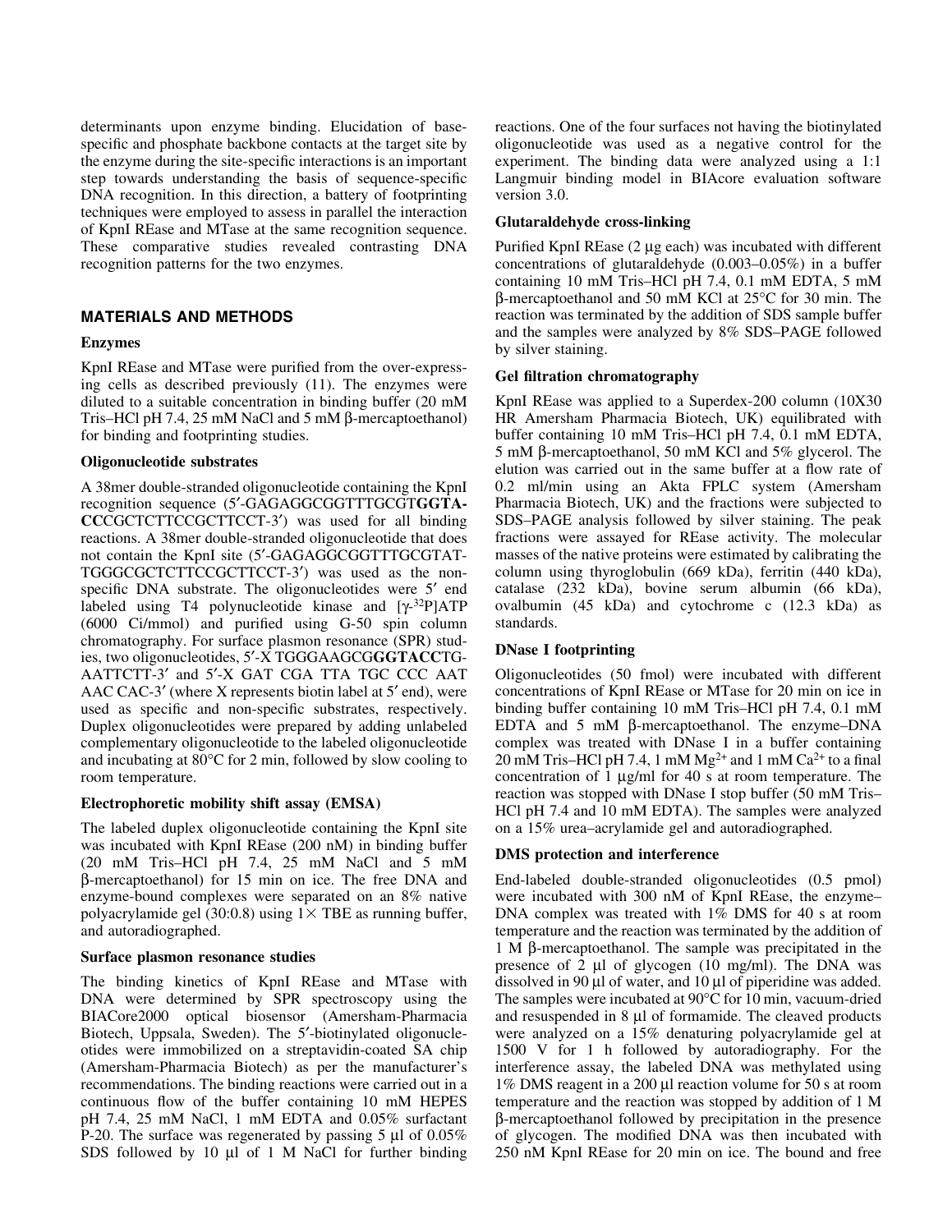

Figure 1. KpnI REase DNA binding. (A) Electrophoretic mobility shift assay. Labeled specific and non-specific 38mer oligonucleotides were used for the binding assay. KpnI REase: 10 nM of labeled oligonuclotides were incubated with 0.05, 0.25, 1.25, 6.5, 32, 64, 125 and 250 nM (lanes 1-8) of KpnI REase. Lane F indicates free DNA. (B) Scatchard analysis of KpnI REase DNA binding data from (A). (C) SPR analysis of the interaction of KpnI REase at its recognition sequence. The different concentrations of KpnI REase ranging from 75 to 150 nM were injected for 300 s over the SA chip immobilized with biotinylated oligonucleotide at a flow rate of 10  $\mu$ l/min followed by a dissociation phase (300 s). The kinetic parameters are given in the table (inset).

DNA were separated on an 8% native polyacrylamide gel. After separation, the DNAs corresponding to the free and bound fractions were eluted. The DNA samples were analyzed after piperidine cleavage as described (12). The DMS protection analysis was carried using KpnI MTase as described above.

### KMnO4 footprinting analysis

Double-stranded oligonucleotide (100 fmol) was incubated with different concentrations of KpnI REase or MTase  $(5, 25)$ and 50 nM REase; 10, 20 and 50 nM MTase) in the binding buffer in a 50  $\mu$ l reaction volume for 20 min on ice. To the binding mixture, 2  $\mu$ l of 50 mM KMnO<sub>4</sub> was added and incubated for 1 min, and the reaction was stopped with  $2 \mu$ l of 14 M β-mercaptoethanol. The DNA was precipitated with 5  $\mu$ l of 3 M sodium acetate,  $2 \mu$ l of glycogen and 180  $\mu$ l of ethanol, washed with 70% ethanol and dried. The DNA samples were cleaved with piperidine, dried extensively to remove piperidine and the samples were analyzed on a 15% urea±acrylamide gel.

#### Depurination experiment

Oligonucleotides (400 fmol) were incubated with  $1.5 \mu$ l of 1 M formic acid in a  $15 \mu l$  reaction volume. The reaction mixture was incubated at 37°C for 20 min. The sample was precipitated as before and annealed with a 4-fold excess of non-radioactive complementary strand in binding buffer in a 40 ml reaction volume. The annealed DNA was incubated with 300 nM REase or 500 nM MTase on ice for 20 min. The bound and free DNA were purified from a  $8\%$  native acrylamide gel. The DNA was eluted from the gel with  $1\times$  TE and extracted with an equal volume of phenol and chloroform, and finally precipitated with an equal volume of isopropanol in the presence of glycogen. The purified DNA was treated with piperidine and processed as described.

#### Ethylation interference assay

Phosphate interference analysis was carried out as described previously (13). A 400 fmol concentration (200 000 c.p.m.) of  $DNA$  was incubated in a 100  $\mu$ l reaction volume containing 50 mM sodium cacodylate ( $pH$  7.0) and 100  $\mu$ l of freshly prepared saturated solution of ethylnitrosourea in ethanol. The reaction mixture was incubated at 50°C for 30 min and processed as described earlier (12).

#### RESULTS

## DNA binding property of KpnI REase

The EMSAs were carried out to analyze the binding of KpnI REase using double-stranded oligonucleotides containing either the cognate site or the non-specific sequences. A distinct enzyme-DNA complex was observed, with the DNA having a cognate site (Fig. 1A, lanes  $2-8$ ). The affinity constant  $(K_D)$  determined by Scatchard plot (Fig. 1B) is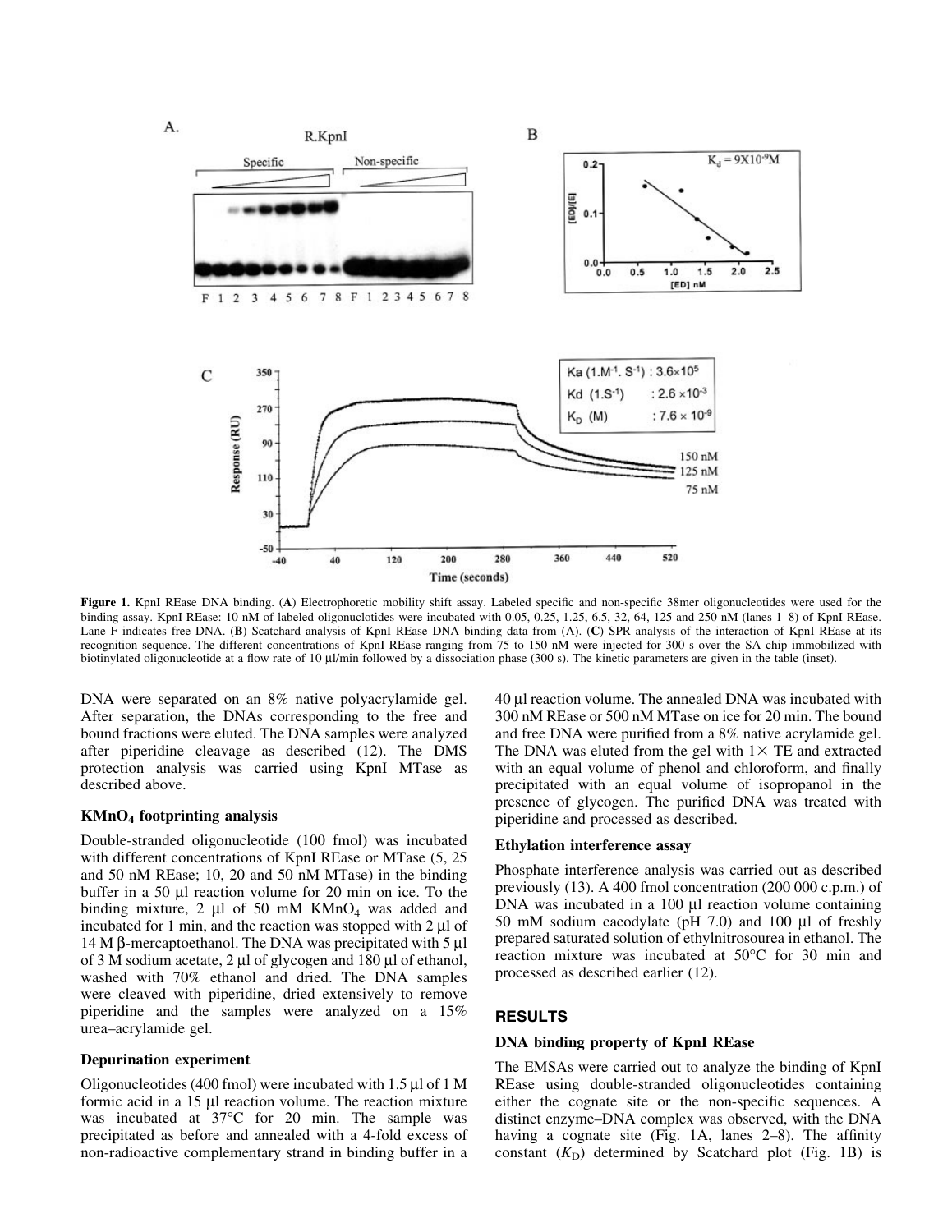

Figure 2. Subunit structure of KpnI REase. (A) Glutaraldehyde cross-linking. A 2 µg aliquot of the enzyme was incubated with 0, 0.0015, 0.003, 0.006 and  $0.0125\%$  glutaraldehyde (lanes 1–5) and the sample was analyzed by SDS-PAGE. Lane M refers to the protein molecular weight markers as indicated. The monomer and dimer positions of the REase are indicated. (B and C) Gel filtration chromatographic profile. The REase was applied onto a Superdex-200 column and analyzed as described in Materials and Methods. The different molecular weight markers were run separately to obtain a calibration curve (B). The fractions were assayed for the presence of REase activity and plotted against elution volume (C).

 $9 \times 10^{-9}$  M, indicating that KpnI REase binds to DNA with high affinity. The KpnI REase is able to discriminate DNA containing a specific sequence from that containing a nonspecific sequence even in the absence of any divalent metal ion. In contrast, the MTase binds to both specific and nonspecific oligonucleotides  $(11)$ . The enzyme binds to specific DNA with high affinity. The  $K<sub>D</sub>$  values determined by SPR spectroscopy for specific versus non-specific DNA sequences were significantly different (see Supplementary Material available at NAR Online). The  $K<sub>D</sub>$  value was found to be  $6.57 \times 10^{-8}$  M for specific oligonucleotide (10,14) and 1.4  $\times$  $10^{-7}$  M for non-specific oligonucleotide (see Supplementary Material). SPR spectroscopy was also used to determine the kinetics of DNA binding by KpnI REase. The association and dissociation of the proteins and DNA were monitored by changes in the resonance due to the change in mass on the sensor surface. The kinetic constants were determined by subjecting the sensorgrams of association and dissociation phases to global analysis using BIAevaluation software 3.0. The global fitting analyzes both association and dissociation data for all concentrations simultaneously using a 1:1 Langmuir binding model (Fig. 1C). The results demonstrate that KpnI REase binds to DNA with high affinity ( $K<sub>D</sub>$  7.4  $\times$  $10^{-9}$  M). The  $K<sub>D</sub>$  values are comparable with those obtained from the EMSA.

### DNase I footprinting

DNase I footprinting is widely used amongst various footprinting methods due to the mild reaction conditions which do not affect the protein binding (15). The duplex oligonucleotides containing the cognate sequence with either the top or the bottom strand labeled were used as substrates for individual interactions of REase or MTase. The REase protects ~18 nt on both strands of the double helix encompassing the recognition sequence (see Supplementary Material). Similar analyses with MTase revealed that the bound enzyme protects the entire 38mer DNA from DNase I cleavage (see Supplementary Material). Footprinting studies with non-specific DNA did not show any protection (not shown). However, *in vivo* footprinting using a plasmid having a single KpnI site revealed a 28 bp protection pattern (16).

Most type II REases function as homodimers recognizing unmethylated symmetric DNA sequences and catalyzing simultaneous cleavage of phosphodiester bonds in both strands of DNA. MTases, on the other hand, usually act as monomers as their normal substrate is hemimethylated DNA. DNase I probing, which revealed a shorter footprint for REase and a larger protected region for MTase, prompted us to analyze the oligomeric status of the enzymes. The data presented in Figure 2 show that the REase exists as a dimer in solution. The proportion of cross-linked dimer increased with increasing concentration of glutaraldehyde (Fig. 2A, lanes 2– 5). Subjecting the KpnI REase to gel filtration analysis further substantiated these observations (Fig. 2B and C). The protein peak corresponding to the maximum REase activity was obtained at 13.6 min elution volume corresponding to the molecular mass of 62.95 kDa (Fig. 2B). Using similar experimental conditions, we have shown that KpnI MTase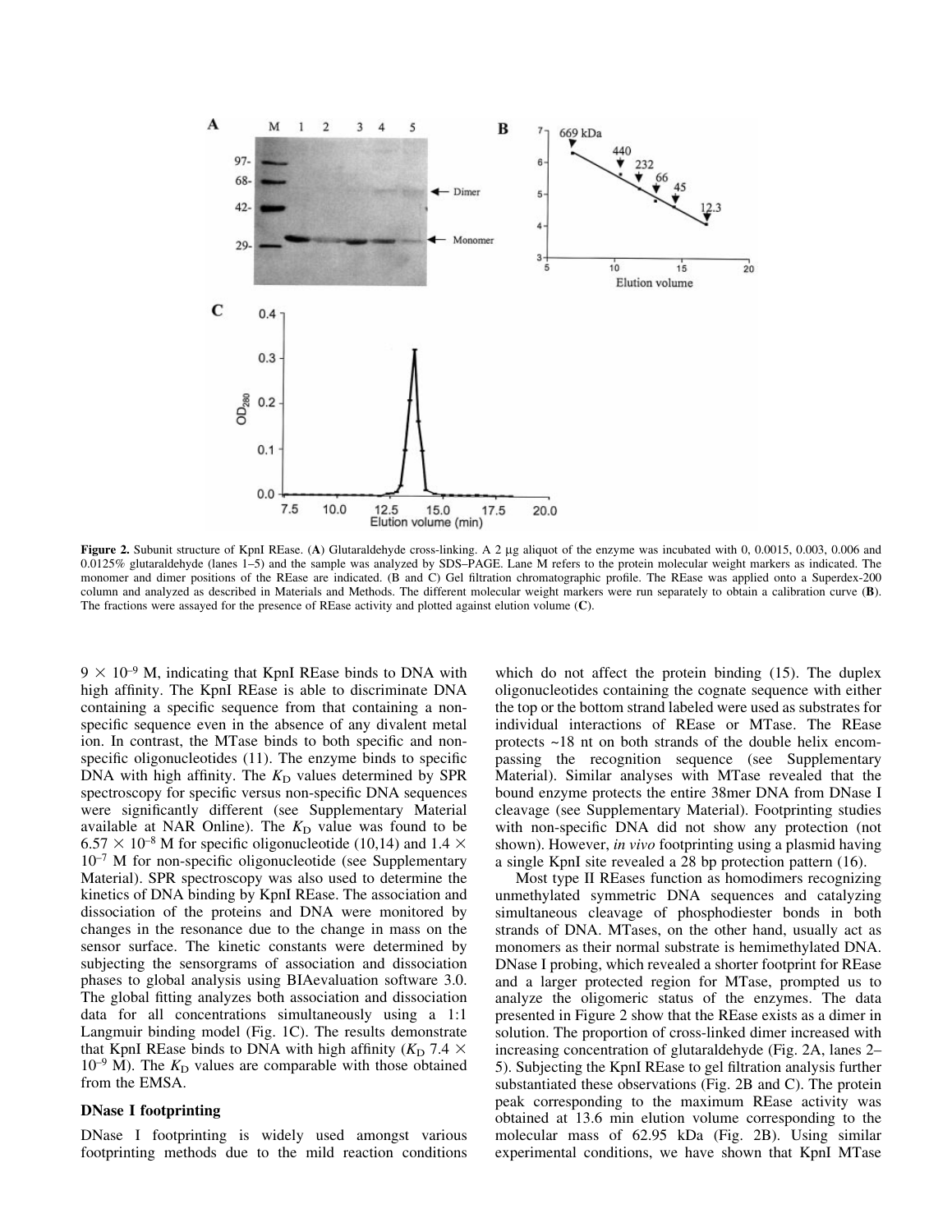

3' - CTCTCCGCCAAACGCACCATGGGCGAGAAGGCGAAGGA-5'

Figure 3. DMS protection and interference analysis of KpnI REase. The guanine-specific contacts of KpnI REase were obtained by DMS protection  $(A)$  and interference analysis  $(B)$ . Both top strand (Top) and bottom strand (Bot) interactions were probed as described in Materials and Methods. F and C refer to the methylation pattern in the absence and presence of the enzyme, respectively. The guanine contacts in the recognition sequence are indicated and summarized in the nucleotide sequence given below.

also exists as a dimer (10,14). The large protection of DNA seen in the case of MTase could be a consequence of its binding as a dimer.

### Base-specific contacts of KpnI REase and Mtase

The sequence specificity of binding of proteins to DNA is determined by a number of factors, among which the direct contact with the residues at the major and/or minor groove is of vital importance. This is normally assessed using the alkylating agent DMS which methylates guanine bases at the  $N^7$ -position in the major groove and adenine bases at the  $N^3$ position in the minor groove  $(17)$ . The base-specific contacts made by KpnI REase were identified by DMS protection, interference (Fig. 3) and missing nucleotide interference (Fig. 4) experiments. Comparative analysis of the methylation of the oligonucleotide in the presence and absence of the protein yields information on the proximity of the functional groups of the protein in the complex. A pre-formed KpnI REase-DNA complex was treated with DMS and the pattern of methylation was compared with that of free DNA (Fig. 3A, lanes C and F, respectively). Figure 3B represents interference analysis where methylated DNA was used for the REase binding, and protein-free DNA (lane F) and DNA-protein complex (lane C) lanes were compared. Both sets of experiments reveal the interaction of two guanine residues on both strands of DNA within the palindromic recognition sequence 5'-GGTACC-3' with the protein. While these results indicate the close proximity of the N7 guanine functional groups to the REase, it would also imply major groove interaction by the protein since the N7 guanine is a major groove determinant (17). No additional guanines are protected or hyperactive, indicating that the REase mainly interacts at the recognition sequence without distorting the DNA. In contrast, such an analysis carried out with KpnI MTase indicates that the guanine residues on both strands were not



5'-GAGAGGCGGTTTGCGTGGTACCCGCTCTTCCGCTTCCT-3' 3'-CTCTCCGCCAAACGCACCATGGGCGAGAAGGCGAAGGA-5'

Figure 4. Missing base contact obtained by the depurination reaction. The labeled double-stranded oligonucleotides were modified using formic acid and incubated with 300 nM KpnI REase. The cleavage products were analyzed as described in Materials and Methods. (A) and (B) indicate the depurination reaction using either top or bottom strand-labeled DNA, respectively. F and C refer to the cleavage pattern in the absence and presence of the enzyme, respectively. Lane G refers to the guanine-specific sequencing ladder. The protected purines and the hyper-reactive purines are indicated.

contacted (see Supplementary Material). The additional basespecific contacts (if any) were investigated by missing nucleotide interference analyses (18). KpnI REase and MTase were complexed with duplex oligonucleotides and the depurination was carried out with formic acid. In addition to the two guanine residues, a single adenine residue in the recognition sequence is involved in KpnI REase binding to both strands of DNA (Fig. 4). Again in these sets of experiments, base-specific contacts are not seen with KpnI MTase (not shown).

#### Analysis of protein-phosphate contacts

In addition to base-specific interactions, the DNA backbone contacts are known to influence binding as they are important in maintenance of the geometry between protein and DNA (19). Ethylation interference assays were used to identify the phosphate groups that contribute to the KpnI REase and MTase interactions at their recognition sequence. Ethylnitrosourea preferentially ethylates phosphates in the backbone of the DNA and converts them to phosphotriesters. The end-labeled 38 bp oligonucleotide was partially ethylated and DNA-protein complexes were separated. The eluted complex and free DNA were analyzed by denaturing PAGE after alkali treatment. The footprint patterns depicting the comparison of the distribution of products in free (lane F) and bound (lane C) fractions are shown in Figure 5. The binding of KpnI REase was inhibited when the three phosphates in the recognition sequence GGTpApCpC on both strands of the DNA are ethylated (Fig. 5A). Thus, interaction of these phosphate groups on both strands of the DNA seems to be important in the symmetric recognition of the cognate site by KpnI REase.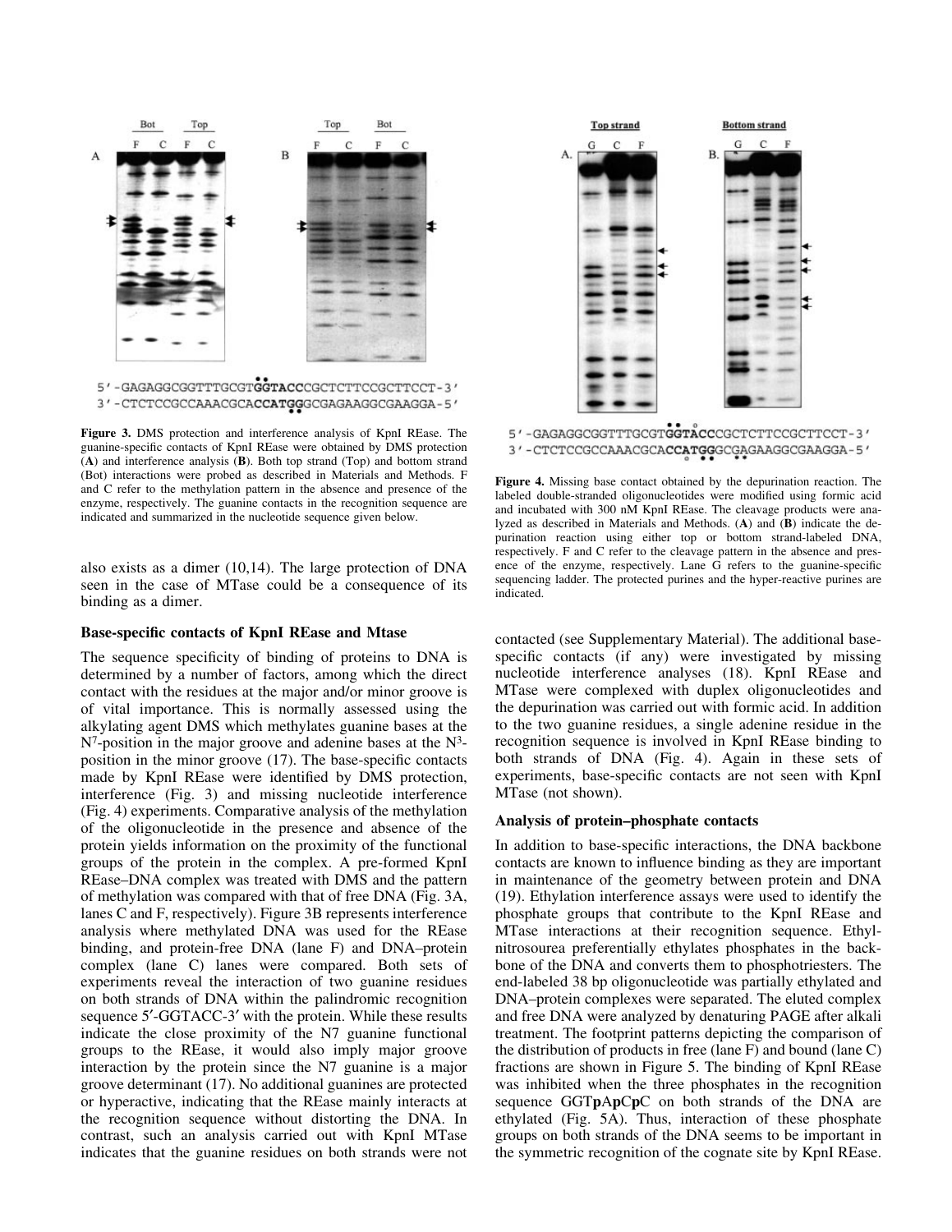



5'-GAGAGGCGGTTTGCGTGGTACCCGCTCTTCCGCTTCCT-3' 3'-CTCTCCGCCAAACGCACCATGGGCGAGAAGGCGAAGGA-5'





Figure 5. Phosphate contacts of KpnI REase (A) and MTase (B) upon binding to their recognition sequence as revealed by ethylation interference analysis. The labeled (top or bottom strand) duplex oligonucleotides were modified by addition of saturated ethylnitrosourea. The modified DNA was incubated with KpnI REase (200 nM) and MTase (250 mM). The free and bound fractions were separated by 8% native PAGE and purified. The cleavage products were analyzed by 15% PAGE as described. The modified phosphates within the recognition sequence, which interfere with REase binding to DNA, are indicated. Similarly, modified phosphates, which favored MTase binding, are shown. Lane  $G =$  the G ladder; lane  $F =$  free DNA; lane C = bound DNA.

Similar ethylation assays with the KpnI MTase-DNA complex showed that the phosphate groups located next to the single adenine and two cytosines within the cognate site 5¢-  $GGTApCpCp-3'$  were hyperactive (Fig. 5B). The modification of these phosphates within the recognition sequence leads



5'-GAGAGGCGGTTTGCGTGGTACCCGCTCTTCCGCTTCCT-3' 3' - CTCTCCGCCAAACGCACCATGGGCGAGAAGGCGAAGGA-5'

Figure 6. Potassium permanganate footprinting to detect the sensitivity of the thymine base in the recognition sequence to permanganate oxidation upon KpnI MTase binding. The labeled oligonucleotide was incubated with 250 nM MTase and treated with potassium permanganate, and the cleavage products were analyzed as described in Materials and Methods.  $(A)$  and  $(B)$ refer to 5' end labeling of the top and bottom strand. F and C indicate the permanganate oxidative cleavage pattern obtained in the presence and absence of MTase, respectively. The arrow indicates the thymine residue within the recognition sequence.

to enhanced cleavage of the DNA strand upon MTase binding. This pattern of phosphate interference is an indication of the reaction mechanism of MTase (see Discussion).

#### Structural distortion in DNA

Ethylation interference studies with MTase indicate that the altered DNA backbone structure influences the interaction of the enzyme with the DNA. The DNA MTases flip their target base out of the DNA helix during catalysis (20). The proteininduced alteration in DNA conformation as a result of base flipping was investigated by  $KMnO<sub>4</sub>$  footprinting (21). The thymine residue on the top strand within the recognition sequence was hyper-reactive to  $KMnO<sub>4</sub>$  oxidation, indicating KpnI MTase-induced alteration in the DNA structure (Fig. 6). A similar study using a duplex oligonucleotide lacking the KpnI recognition sequence did not reveal  $KMnO<sub>4</sub>$ -mediated hyper-reactivity in the presence of the MTase (not shown). Similar experiments with KpnI REase did not show any  $KMnO<sub>4</sub>$ -induced hypersensitivity.

#### **DISCUSSION**

The recognition of cognate sites by site-specific DNA-binding proteins is basically attained through a number of direct contacts between protein side chains and DNA bases. An important parameter for any site-specific DNA interaction is the ability of the enzyme to distinguish the specific from the non-specific sequence. KpnI REase is able to discriminate specific sequence from non-specific DNA, in contrast to the MTase that binds to both cognate and non-cognate sequences. The KpnI REase–DNA complex is sensitive to salt at an NaCl concentration of >100 mM. In contrast, KpnI MTase binds to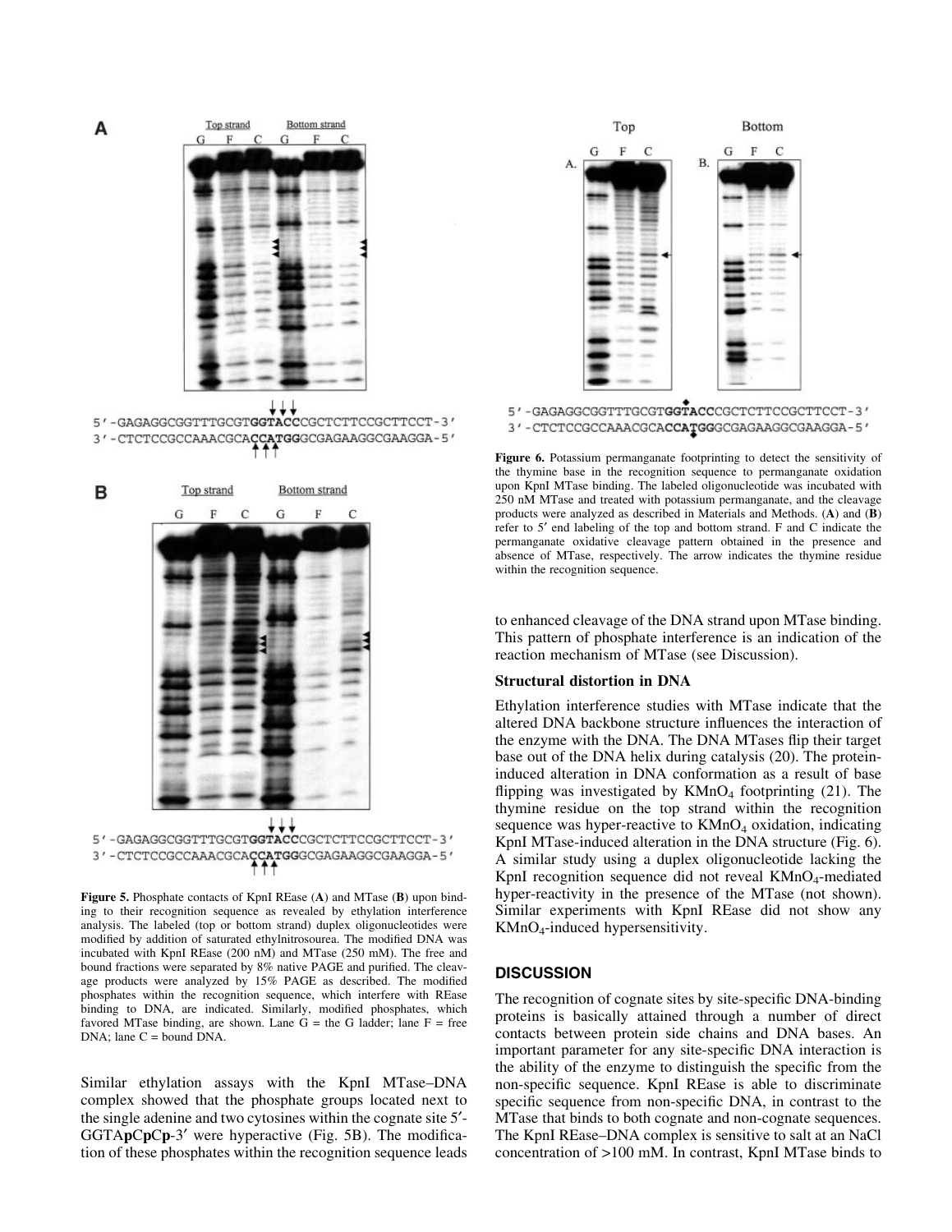

Figure 7. Summary of footprinting data of KpnI REase (A) and MTase (B) upon binding to the recognition sequence.

DNA even in the presence of 300 mM NaCl (11). The above results suggest that these two enzymes have a different mode of interaction with the cognate DNA.

The results of footprinting studies of KpnI REase and MTase are summarized in Figure 7. The DNase I footprint of KpnI REase is comparable with the protection patterns seen with many other REases. EcoRI, HaeIII and HinPI protect 17, 15 and 13 bp of DNA containing the recognition sequence, respectively (22). A compact recognition pattern of DNA seems to be a common feature of all these REases. The unusually large degree of DNA protection by KpnI MTase could be attributed to its binding DNA as a dimer. The in vivo copper-phenanthroline footprinting of KpnI MTase on the pUC18 plasmid also showed an extended footprint protecting a region of 28 bp encompassing the KpnI recognition sequence  $(16)$ . The base-specific contacts of the two enzymes were identified by DMS and missing nucleotide interference analyses. KpnI REase interacts with the adenine and both guanines within the recognition sequence (Fig. 3). This observation is corroborated by missing nucleotide interference (Fig. 4). The potential protein-phosphate contacts of KpnI REase are similar to those observed with SmaI (23) and XmaI (24). The latter two REases interact with three phosphate groups 5¢ to each of the guanines within their recognition sequence 5'-CCCGGG-3'. The phosphate contacts are not only involved in DNA recognition but also play a role in substrate-assisted catalysis of many type II restriction enzymes (25,26). It has been proposed that the attacking water molecule is activated by the phosphoryl oxygen of scissile phosphate (26).

The interaction pattern of KpnI MTase with the target DNA is very distinct from that of the REase. Unlike REase, MTase revealed few base-specific contacts. The phosphate recognition pattern of the two enzymes is also very different. Ethylation of phosphates would alter the backbone geometry, facilitating the MTase interaction at the target sequence. Hyperactivity of the phosphate residues seen in the case of MTase suggests that MTase mediates DNA distortion. DNA MTases are known to elicit structural distortion in their recognition sequence. A major DNA distortion that has been observed with many MTases accompanies target base flipping out of the double helix (20,21). The  $KMnO<sub>4</sub>$  sensitivity of the thymine within the recognition sequence 5'-GGTACC-3' is consistent with KpnI MTase engaging in a similar base flipping mechanism during the methylation reaction. Such structural distortion was observed in the case of HhaI, TaqI and EcoP15I MTases upon DNA binding when the target base was replaced by thymine within their recognition sequences (21,27).

Comparative studies of REase and cognate MTase at their substrate DNA have revealed differences in their DNA binding properties. Substitution of deoxyinosine by deoxyguanine within the EcoRI recognition sequence resulted in decreased affinity for the EcoRI MTase, but the cognate REase showed cleavage rates identical to that observed with the natural sequence (28,29). Similar results were obtained using base analog studies with EcoRI REase and MTase (30,31). Kinetic studies on non-specific inhibition in the case of the BamHI R-M system revealed a quantitative difference between REase and MTase under catalytic conditions, indicating a difference in binding to non-specific DNA (32). The DNA binding studies using modified oligonucleotides with the EcoRV R-M system showed greater cross-linking with the REase compared with the MTase (33). While these results indicate the differential interaction of REase and MTase at the cognate site, the present study delineates the differences in molecular interactions of the two enzymes using DNA binding and footprinting techniques. The difference in the basespecific recognition of the two enzymes perhaps reflects their intracellular function. The primary role of REase is rapid recognition of the specific sequence before it becomes methylated. In contrast, MTase essentially bound to specific as well as non-specific cellular DNA to protect genome integrity.

In accordance with their different properties, KpnI REase and MTase interact at their recognition sequence in contrasting fashions. The REase recognition of the specific DNA is concise, with elaborate base-specific and phosphate interactions to ensure precise DNA cleavage, emphasizing the symmetrical interaction pattern, a hallmark of dimeric sitespecific DNA-binding proteins. In contrasting, few basespecific contacts and an extended protection are characteristics of MTase binding to the cognate site. The salient feature of MTase interaction is to distort DNA to ensure flipping of the target base into the active site of the enzyme to catalyze the methylation reaction. The differences in the interaction at the same sequence by the two enzymes ensure that two entirely different biochemical reactions are carried out subsequent to DNA binding. The characteristic site-specific interactions thus seem to dictate the contrasting chemistry during catalysis by two dissimilar proteins destined to function as components of the cellular defense mechanism.

#### SUPPLEMENTARY MATERIAL

Supplementary Material is available at NAR Online.

#### ACKNOWLEDGEMENTS

We thank P. Babu (Bangalore Genei, India) for his support of this work, members of the laboratory of V.N. for discussions, D. N. Rao for critical reading of manuscript, and Devanjan Sikder and D. R. Radha for their help in various experiments. Financial support for this work has been obtained from the Department of Science and Technology, Government of India.